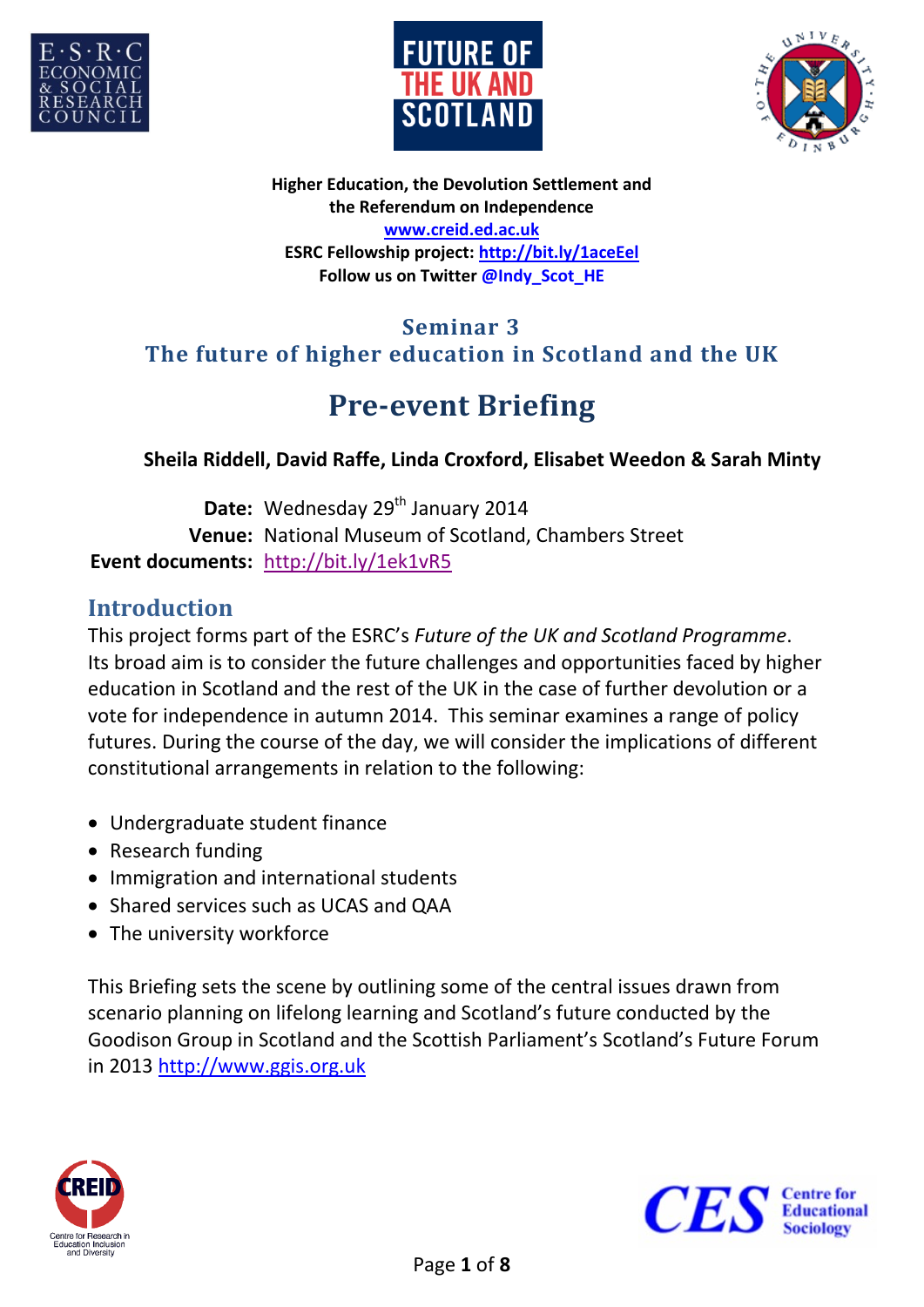The Briefing also draws out some of the arguments in the following two policy papers published in November 2013:

- The Scottish Government's White Paper on Scottish independence entitled *Scotland's Future: Your Guide to an Independent Scotland* [http://www.scotland.gov.uk/Publications/2013/11/9348.](http://www.scotland.gov.uk/Publications/2013/11/9348)
- The paper on Science and Research published by the Department for Business, Innovation and Skills as part of the UK Government's Scotland Analysis series [https://www.gov.uk/government/collections/scotland-analysis.](https://www.gov.uk/government/collections/scotland-analysis)

# **Lifelong Learning in Scotland: four future scenarios**

In 2011, the Goodison Group in Scotland and Scotland's Futures Forum considered the proposition 'By 2025, Scotland will be regarded as a world-leading learning nation'. The following scenarios of Scotland's future and its system of lifelong learning emerged:

- (i) *A market-driven learning society*, in which everything is driven by market forces and the government takes a laissez-faire approach. By 2025, universities have been privatised, vocational learning centres are staffed by itinerant tutors and multi-national companies hold sway.
- (ii) *A local learning society*, in which a static population is focused on finding its own solutions. There is disillusion with central government and a reliance on a reformed system of local government to set policy and spending priorities. Universities offer degrees and have strong links with learning hubs through distance learning and face-to-face teaching. There is a focus on social justice and equality.
- (iii) *A global learning society*, in which government has taken a strong lead in boosting economic growth and reducing inequalities. A large part of Scotland's economy depends on its role as a net exporter of education and research.
- (iv) *A divided learning society*, in which rising crime and social unrest has led to the creation of 'gated communities' where wealth is concentrated. Many aspects of the education system have been privatised and the lack of skills leads to labour market shortages in key areas.

Of course, these scenarios represent only some of a range of possible futures and are not necessarily discrete, for example, the market-driven learning society might have considerable overlaps with the divided learning society. It is worth, however, considering how different constitutional options for Scotland might foster particular policy futures, and which might be desirable.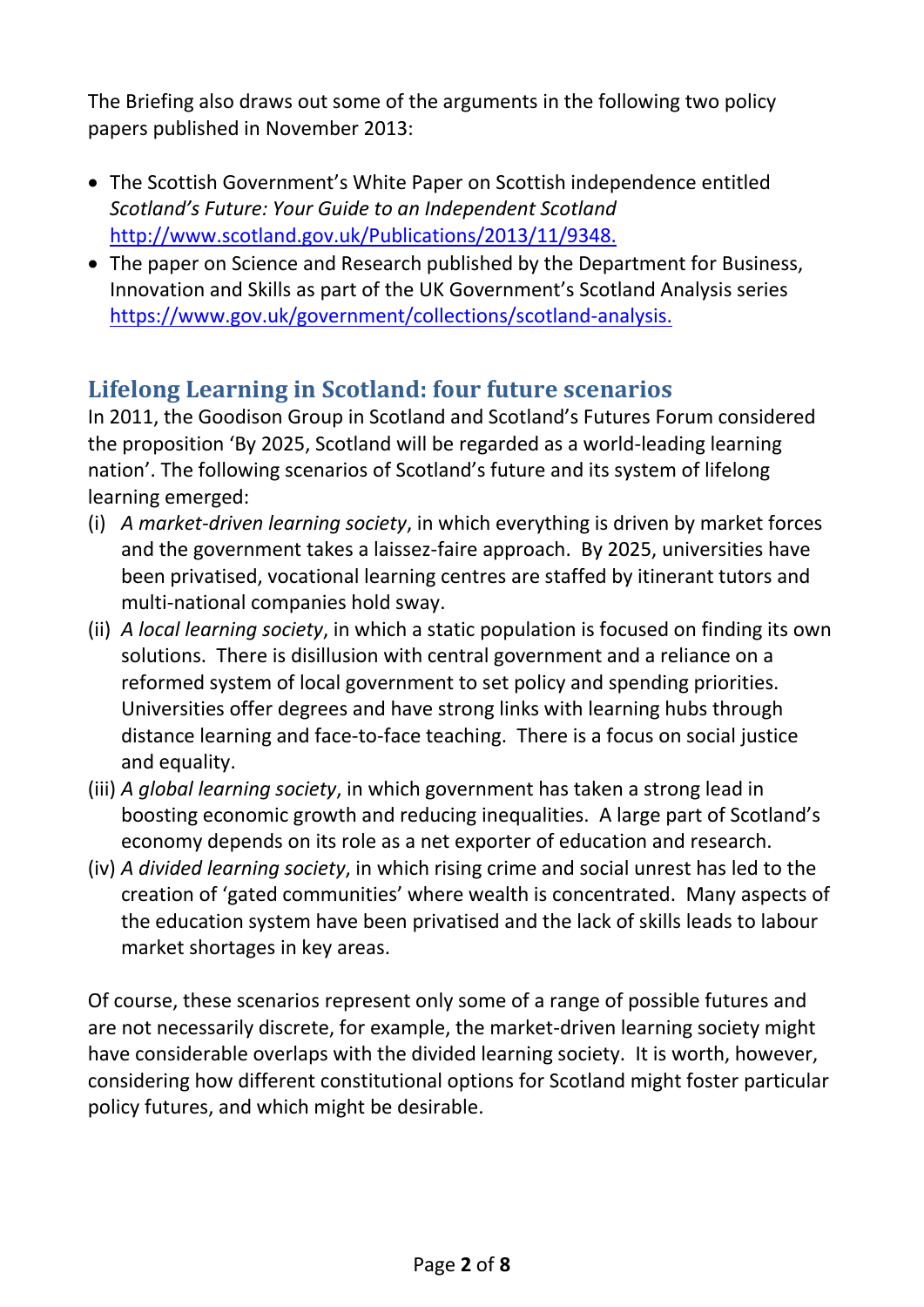# **The Scottish Government's White Paper on Scottish independence and the BIS paper on Science and Research**

#### *The underpinning values of higher education*

The Scottish Government's White Paper on Scottish independence includes a chapter on education, skills and employment, and has a particular focus on the university sector. The paper notes that 'the university sector is one of the main drivers of the Scottish economy', contributing to the economic, social and cultural welfare of the nation. The White Paper contrasts the underpinning values of higher education north and south of the Border, seeing Scottish higher education as being driven by the principles of universalism and social justice, whilst the English system is increasingly driven by the market. According to the White Paper, 'free education for those able to benefit is a core part of Scotland's educational tradition and the values that underpin our educational system. One of the major achievements of devolved government in Scotland has been to restore this right to Scottish domiciled undergraduate students' (Scottish Government, 2013, p.198). By way of contrast, it is argued that 'The Westminster Government has pursued an increasingly marketdriven approach to higher education, increasing tuition fees for undergraduate students to up to £9,000 per year' (Scottish Government, 2013, p.198).

Whilst there may be some differences in the principles governing higher education in England and Scotland, it should be recognised that universities across the UK operate within a global higher education market (Marginson, 2008; Robertson, 2009; McGettigan, 2013; Holmwood, 2014). Throughout the developed world, universities compete to recruit the most highly qualified staff and students and to maximise their research and commercialisation funding. The international student market makes an increasingly significant contribution to university finance and to local and national economies. In both England and Scotland, student competition for places in older universities results in stratified systems which are highly resistant to change (Raffe and Croxford, 2013). Both north and south of the Border, widening access initiatives attempt to mitigate some of the effects of marketisation, supporting students from under-represented groups into higher education – see Briefing Paper 2

[http://www.docs.hss.ed.ac.uk/education/creid/Projects/34v\\_b\\_ESRCF\\_TT2\\_PEbriefi](http://www.docs.hss.ed.ac.uk/education/creid/Projects/34v_b_ESRCF_TT2_PEbriefing.pdf) [ng.pdf.](http://www.docs.hss.ed.ac.uk/education/creid/Projects/34v_b_ESRCF_TT2_PEbriefing.pdf) There are therefore strong similarities, as well as differences in the fundamental values informing English and Scottish higher education systems.

### *The financing of undergraduate higher education*

The White Paper identifies under-graduate student funding as one of the key differences between the Scottish and English systems – see Briefing 1 for overview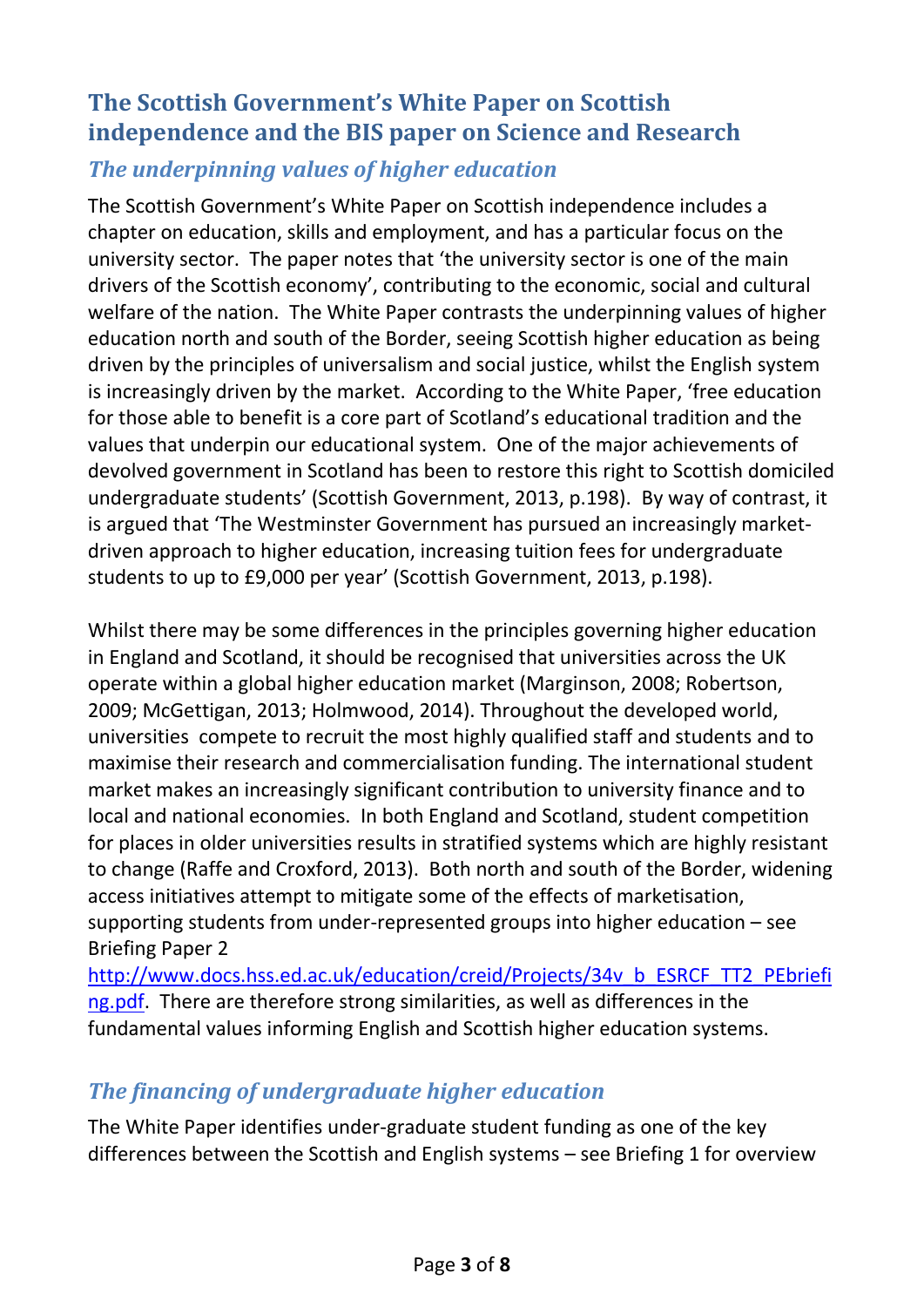[http://www.docs.hss.ed.ac.uk/education/creid/Projects/34iiia\\_ESRCF\\_TT1\\_PEbriefi](http://www.docs.hss.ed.ac.uk/education/creid/Projects/34iiia_ESRCF_TT1_PEbriefing.pdf) [ng.pdf.](http://www.docs.hss.ed.ac.uk/education/creid/Projects/34iiia_ESRCF_TT1_PEbriefing.pdf) Following independence, the White Paper promises the continuation of free higher education for Scottish-domiciled students studying in Scotland. A central issue here is whether it will be possible to charge students from other parts of the UK to study in Scotland, whilst allowing students from the rest of the EU to study for free. One of the key principles of the Bologna Agreement is to promote crossborder student mobility by treating all EU students the same, irrespective of nationality. The White Paper argues that, if rUK students were treated in the same way as students from other parts of the EU, there would be a danger that Scottish students would be squeezed out, since there would be a 'huge incentive' for rUK students to study in Scotland. In addition, there would be a loss of revenue to Scottish universities, which are already concerned about the emergence of a funding gap between Scottish and English institutions. This is an area where there are ongoing debates, with experts in European law such as Professor Niamh Nic Shuibne of the University of Edinburgh arguing that Brussels would be unlikely to allow an independent Scotland to treat rUK students differently from those from the rest of the EU.

[http://www.scottishconstitutionalfutures.org/OpinionandAnalysis/ViewBlogPost/ta](http://www.scottishconstitutionalfutures.org/OpinionandAnalysis/ViewBlogPost/tabid/1767/articleType/ArticleView/articleId/2759/Niamh-Nic-Shuibhne-University-Fees-and-rUK-Students--the-EU-Legal-Framework.aspx) [bid/1767/articleType/ArticleView/articleId/2759/Niamh-Nic-Shuibhne-University-](http://www.scottishconstitutionalfutures.org/OpinionandAnalysis/ViewBlogPost/tabid/1767/articleType/ArticleView/articleId/2759/Niamh-Nic-Shuibhne-University-Fees-and-rUK-Students--the-EU-Legal-Framework.aspx)[Fees-and-rUK-Students--the-EU-Legal-Framework.aspx](http://www.scottishconstitutionalfutures.org/OpinionandAnalysis/ViewBlogPost/tabid/1767/articleType/ArticleView/articleId/2759/Niamh-Nic-Shuibhne-University-Fees-and-rUK-Students--the-EU-Legal-Framework.aspx)

## *Student debt in England and Scotland*

Debates on undergraduate student funding in England and Scotland have focused on student fees, and it is certainly the case that, compared with their Scottish counterparts, English-domiciled students are likely to emerge from their undergraduate programmes with much higher levels of debt covering both fees and living expenses. UK student debt is repaid via an income-contingent repayment system, and is therefore not directly comparable with student debt in the USA, where mortgage-style loans must be repaid irrespective of future earnings.

As noted by Hunter (2013), the focus of the Scottish debate on fees, rather than the overall distribution of debt, obscures the fact that, uniquely in the UK, student debt in Scotland is skewed towards those who are already most financially disadvantaged. Students from wealthier backgrounds are likely to receive support from their families to cover living expenses, and, like other students, do not incur fees. As a result, they are likely to emerge from university with little or no debt. By way of contrast, students from poorer backgrounds in Scotland who are dependent on the state for living expenses may emerge with around £26,000 of debt. From September 2013, greater levels of inequality in student debt are likely to emerge in Scotland, since cuts to student grants mean losses of more than a thousand pounds per annum to students from poorer backgrounds. Students from poorer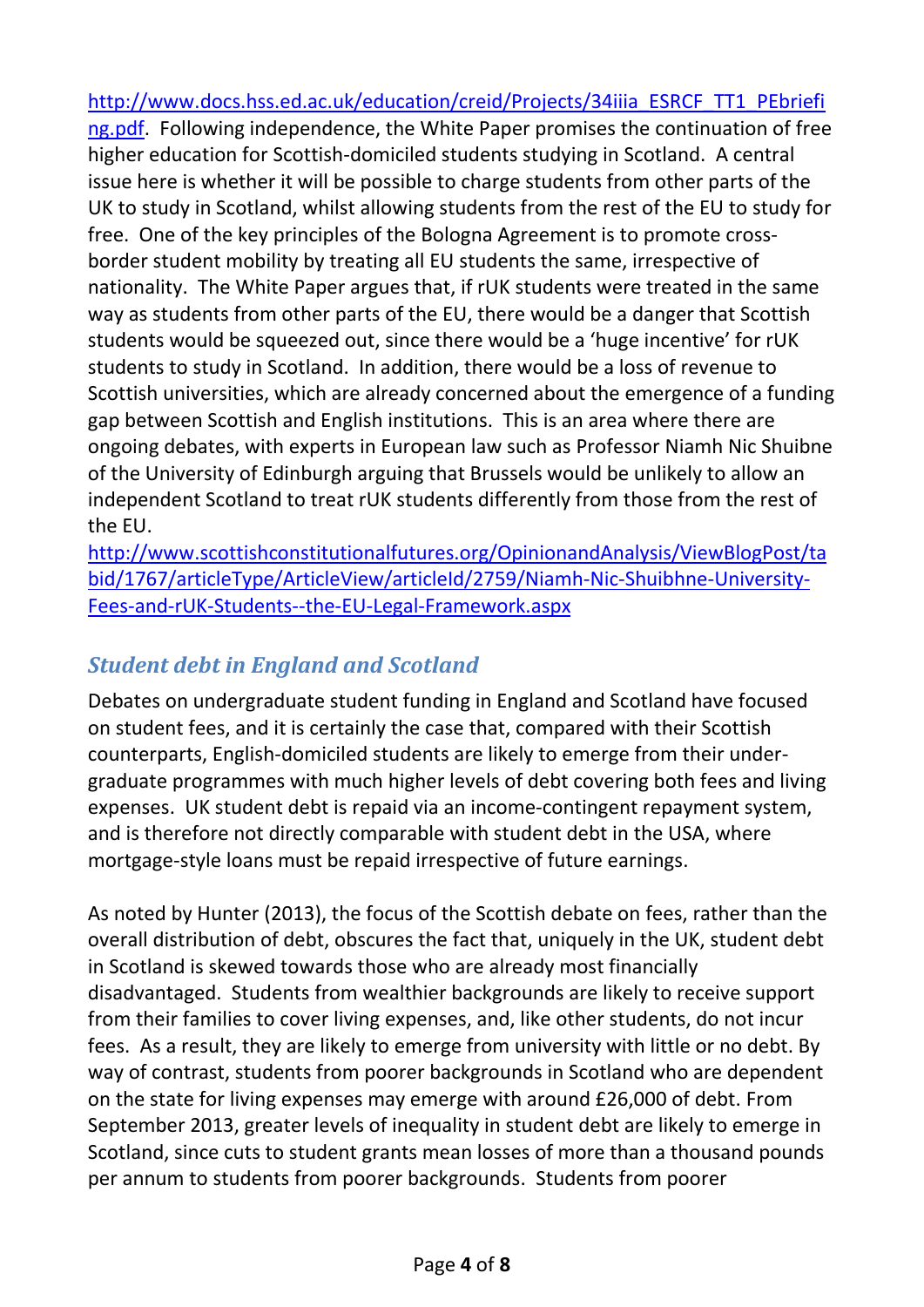backgrounds in Scotland, as in the rest of the UK, are also less likely to go to university than those from wealthier backgrounds, so that the 'no fees' policy is of greatest benefit to the middle classes. Overall, Hunter argues, the Scottish approach to the funding of undergraduate higher education cannot be regarded as economically redistributive, even though it tends to be presented in this way. Full details of Hunter's analysis are available at [http:/adventuresinevidence.com.](http://adventuresinevidence.com/)

In England, although overall levels of debt are higher, it is more evenly spread across the social spectrum, since almost all students take out a loan to cover fees and grants and bursaries are targeted at those from poorer families. Wales has managed to devise a system with lower student debt overall, and particularly generous packages for those from poorer backgrounds (although this system is now under review).

# *Research funding*

The White Paper also addresses the funding of research in Scottish universities postindependence. Endorsing the position of Universities Scotland, the Scottish Government states that it would wish to remain part of a UK common research area, ensuring no barriers to collaborative research, access to facilities and peer review for researchers throughout the UK. This, it is suggested, is in the interests of both Scotland and the rest of the UK. The Government proposes that it would contribute to the funding of the UK Research Councils, based on population share. This scenario is contested within a recent paper on science and research published by the Department for Business, Innovation and Skills (BIS). This paper notes that Scotland currently does rather well with regard to funding from the UK research councils. In 2012-13, for example, Scotland gained 10.7% of UK research council funding, against 8.4% of population. The BIS paper suggests that there would be no guarantee that Scotland would continue to be part of a UK funding area postindependence, because national governments fund national research programmes. Reflecting different economic and social priorities, the Scottish Government would almost certainly wish to develop a distinctive research agenda, making it very difficult to agree a joint research programme and funding share. Indeed, the White Paper reflects the Scottish Government's intention to fund a Scottish Research Council.

The BIS paper also suggests that significant difficulties would emerge with regard to the funding of research by UK charities post-independence. Scottish universities currently get about 15% of their total research income from charities, most of which are UK based. The UK Government believes that, post-independence, most UK charities would wish to concentrate funding within their own territory, and Scotland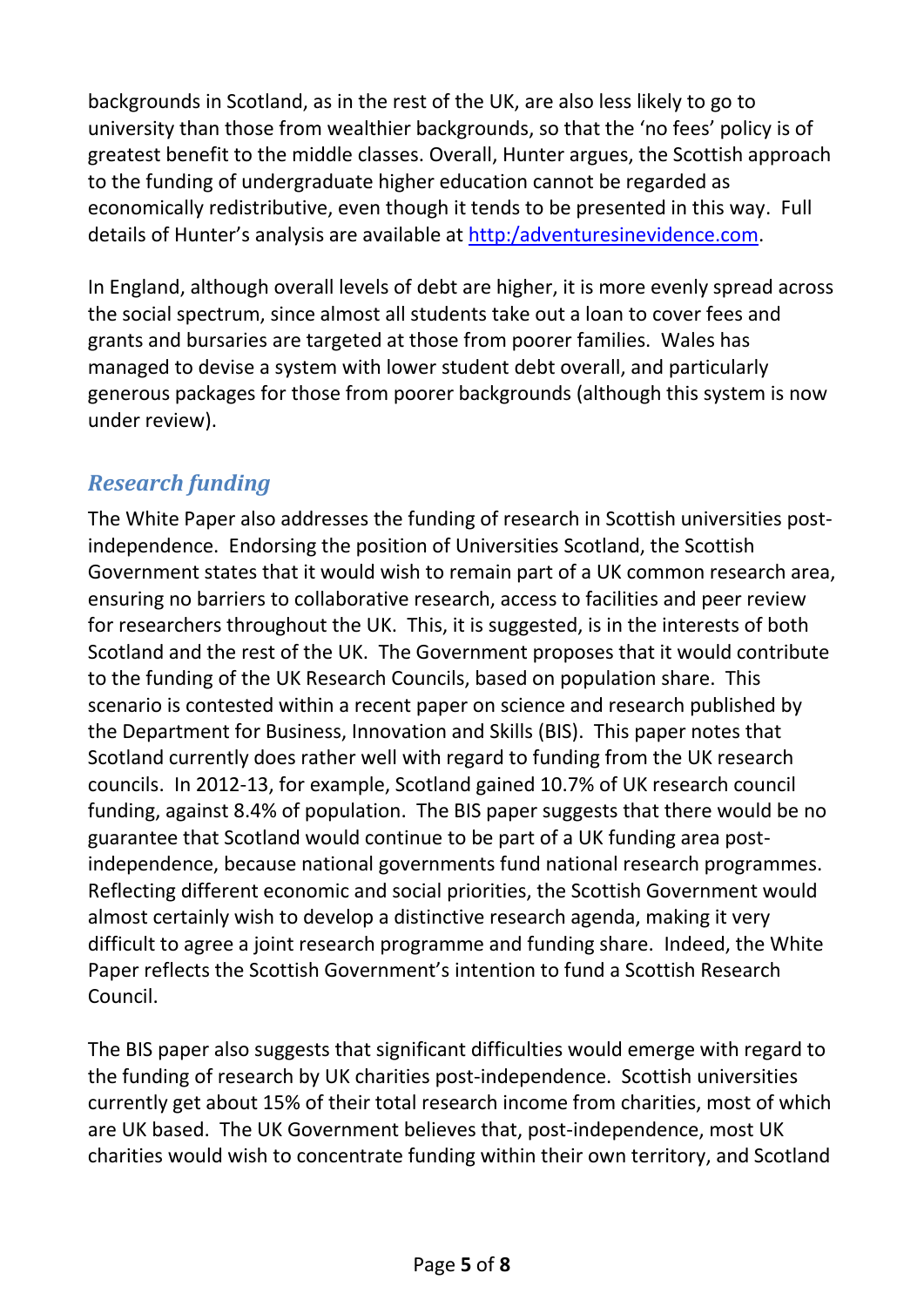would have to look to Scottish charitable sources, leading to fragmentation and duplication.

It is of course the case that an independent Scotland would be able to look to international sources of research funding, but these sources typically make up a small proportion of overall funding. At the moment, Scottish HEIs secure 7% of their total research income from the EU, compared with 30% of total funding from Funding Council Research Grant devolved to the SFC and 26% from the Research Councils in the form of research grant funding. Apart from the various schemes associated with the EU, there are few examples of cross- border research funding consortia. One example is the Nordic Research Council, which has an annual budget of £13 million. By way of comparison, the seven UK Research Councils invest approximately £3 billion in research each year.

## *Immigration policy and the recruitment of international students*

As noted above, within the context of a knowledge economy, higher education is recognised as a major UK and Scottish export. International student fees are uncapped, and make an increasingly important contribution to university funding. In addition, international students support the local economy and create a cosmopolitan culture. Immigration is currently a reserved power which limits the ability of the Scottish Government to encourage international graduates to stay in Scotland and contribute to the Scottish economy on completion of their studies. Universities believe that they are given mixed messages on international student recruitment by the UK Government. On the one hand, the contribution made by international students is recognised, whilst, on the other hand, visa restrictions and a negative discourse around immigration place barriers in the way of recruitment. The White Paper pledges to take a different approach to immigration from that of the Westminster Government, since increased levels of immigration are seen as an aid to healthy population growth in Scotland. Overseas graduates are seen as beneficial to the Scottish economy and the White Paper states that an independent Scotland would reintroduce the post-study work visa which was withdrawn by the Westminster Government in order to curb immigration. This policy is supported by both Universities Scotland and Universities UK.

### *The future of shared services*

In addition to the Research Councils, universities across the UK share other services such as a Quality Assurance Agency (QAA) and the Universities and Colleges Admissions Service (UCAS). Universities Scotland (2012) states that there are strong arguments in favour of retaining these services, irrespective of the constitutional future chosen by the Scottish people. However, the agreement of both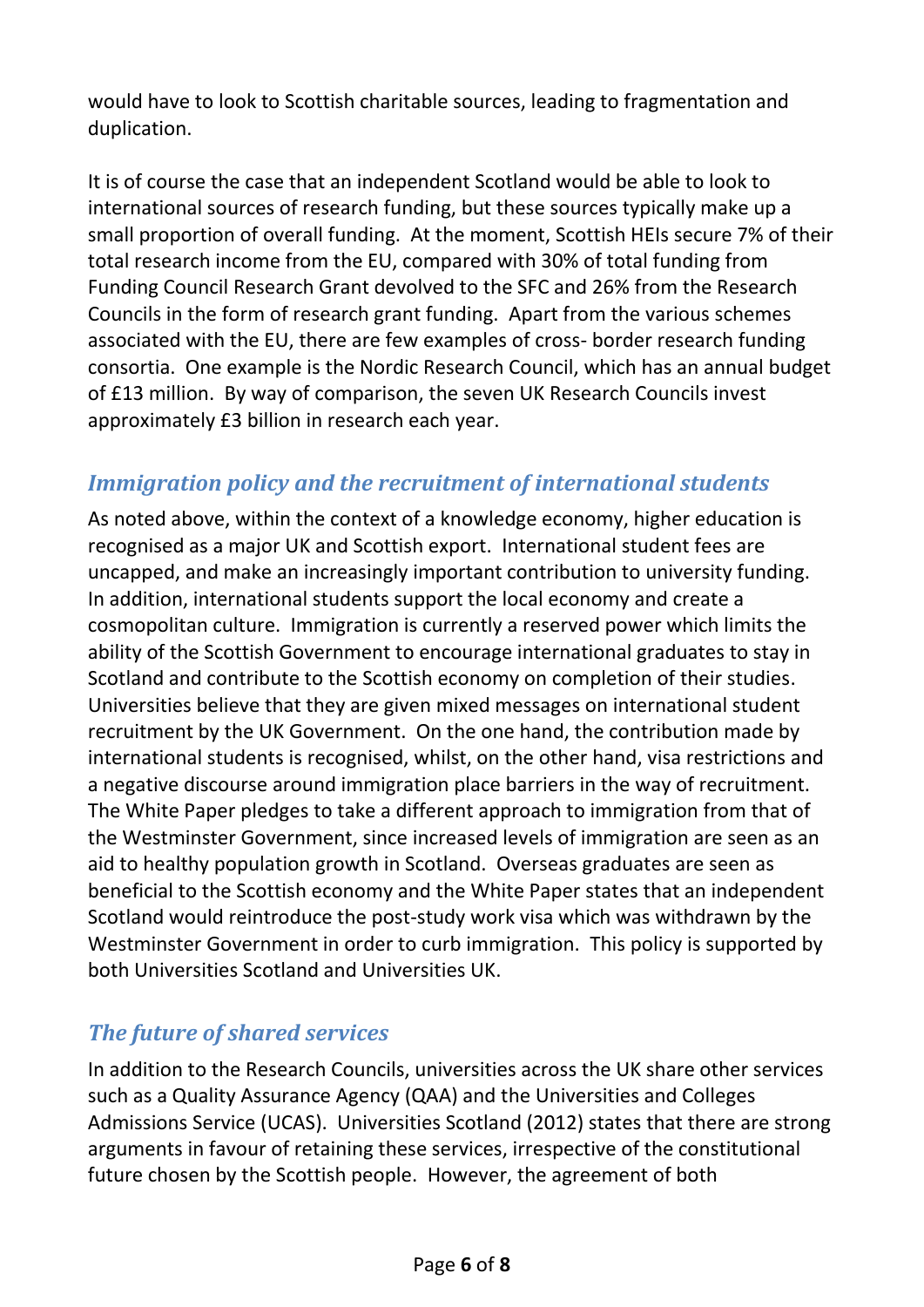governments would clearly be necessary to secure this, and it would be unusual for separate countries to share a university admissions system. Another shared service is the Student Loans Company, which deals with UK student debt and whose main office is in Glasgow.

#### *Issues for the university workforce*

University staff move around the UK, and different employment and tax regulations north and south of the Border might make this more difficult. The Universities Superannuation Scheme is an example of a cross-border institution which might be difficult and costly to reconfigure. The White Paper states that, 'Occupational and personal pension rights and accrued benefits will not be affected by Scotland becoming independent' (p.146). A different view is expressed by the National Association of Pension Funds (NAPF) in its report *Scottish Independence: The Implications for Pensions*

[http://www.napf.co.uk/PressCentre/NAPFbuzz/~/media/Policy/Documents/0353-](http://www.napf.co.uk/PressCentre/NAPFbuzz/~/media/Policy/Documents/0353-Scottish-independence-the-implications-for-pensions.pdf) [Scottish-independence-the-implications-for-pensions.pdf](http://www.napf.co.uk/PressCentre/NAPFbuzz/~/media/Policy/Documents/0353-Scottish-independence-the-implications-for-pensions.pdf)

The report notes that cross-border pensions schemes have to be fully funded, and are therefore much more expensive to run than those covering one jurisdiction. NAPF calls for greater clarity from both the UK and Scottish Governments with regard to how transitional arrangements for cross-border pension schemes would be managed post-independence. Trade unions (e.g. UCU, Unison) also operate across the UK, and differences in workers' terms and conditions of employment would almost certainly emerge post-independence.

#### **Conclusion**

It is evident that there are marked contrasts between the Scottish and UK Governments' views with regard to the future implications of independence for higher education in Scotland. According to the Scottish Government, the best aspects of the existing system, such as a range of shared services, would remain in place, whilst improvements could be made in areas such as visa arrangements for international students. According to the Scottish Government, it would be possible to preserve free higher education for Scottish and EU students, whilst charging fees to students from the rest of the UK. The Westminster Government, on the other hand, states that there is no guarantee that arrangements which currently work well for both countries, such as a UK research area, would be preserved. Clearly, it is impossible for anyone to know how higher education would be reconfigured postindependence, since much would depend on post-referendum negotiations between the two governments and with the EU. Many people are likely to base their voting decision on their assessment of future economic prospects. However, it is interesting that many of the issues arising in the context of higher education